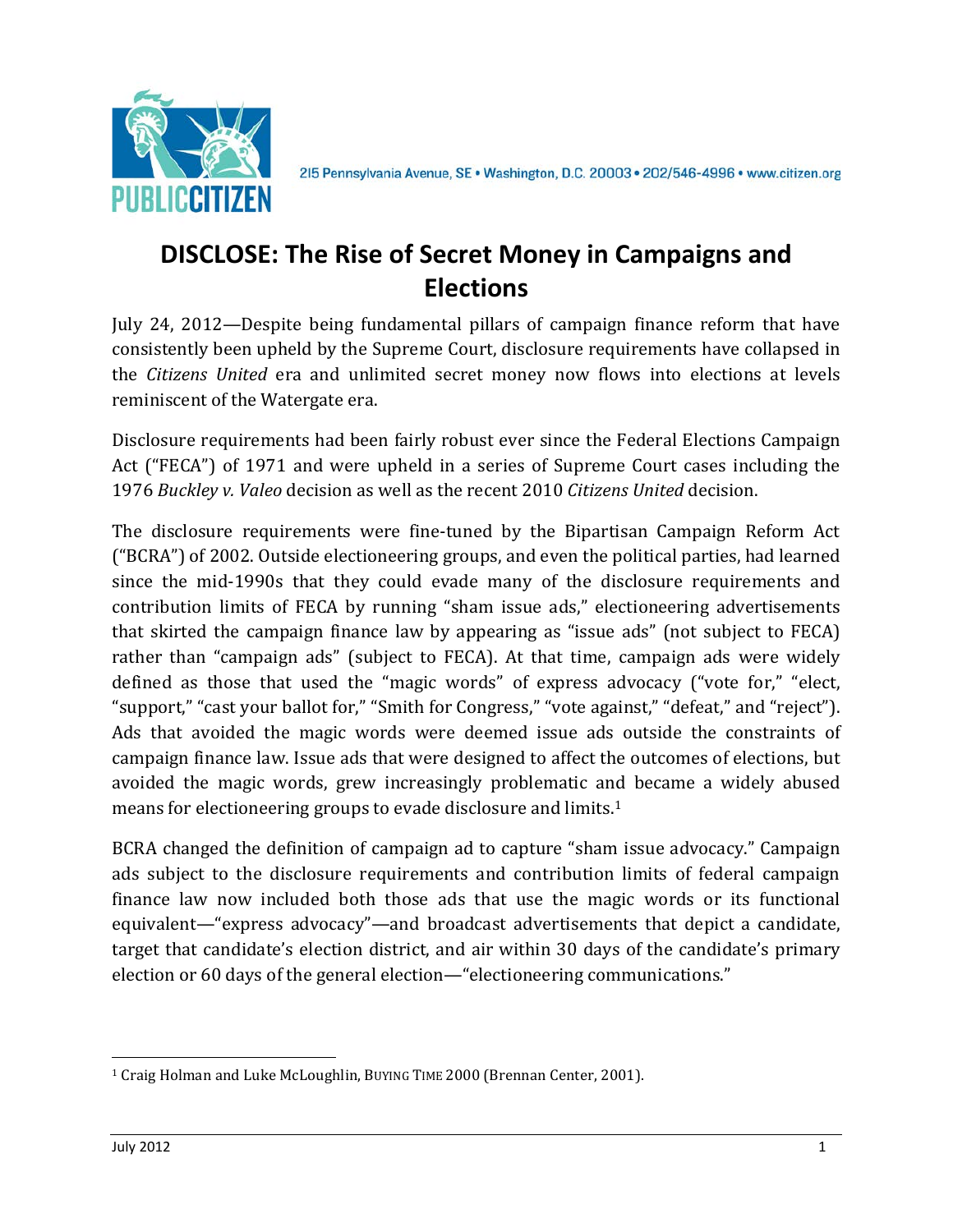

## **The Disclosure Loophole**

In the years between the passage of BCRA and the 2007 Supreme Court opinion in *Federal Election Commission v. Wisconsin Right to Life*, the public received almost complete disclosure of the major funders behind electioneering communications and could be reasonably assured that such messages were financed solely by individuals. But *Wisconsin Right to Life* poked a major loophole in BCRA's prohibition on using corporate or union money for electioneering communications. The court reversed in part the Supreme Court's 2003 *McConnell v. FEC* decision (which had upheld most of BCRA) by allowing corporate and union money to finance electioneering communications if the ads were "issue oriented." The Federal Election Commission (FEC) responded later that year by exempting groups making electioneering communications from disclosing contributors' identities except in special cases in which donors specifically earmarked money for that purpose.

Simultaneously, in a stunning move in the summer of 2009, the Supreme Court on its own initiative transformed the *Citizens United* case from a limited challenge to BCRA into a sweeping challenge to one of the oldest and most established pillars of campaign finance doctrine: the ban on direct corporate and union spending to influence political campaigns. While the final January 21, 2010, decision removed the ban on corporate and union spending in campaigns, it upheld key disclosure rules and highlighted its importance in campaign finance:

"It must be noted, furthermore, that many of Congress' findings in passing BCRA were premised on a system without adequate disclosure. With the advent of the Internet, prompt disclosure of expenditures can provide shareholders and citizens with the information needed to hold corporations and elected officials accountable for their positions and supports … and see whether elected officials are in the pocket of so-called moneyed interests."<sup>[2](#page-1-0)</sup>

While some outside spending groups register as political action committees or section 527s and are required to disclose donors, some groups register as non-profit organizations, such as 501(c)(4), social welfare organizations, or 501(c)(6)s, trade associations. Such nonprofit groups are not, in theory, primarily dedicated to electioneering. If these organizations had electioneering as their primary purpose, they should be required to register as political committees or section 527s, subject to disclosure. As long as they remain nonprofit groups

<span id="page-1-0"></span> <sup>2</sup> 558 U.S. S.Ct. (2010), p. 55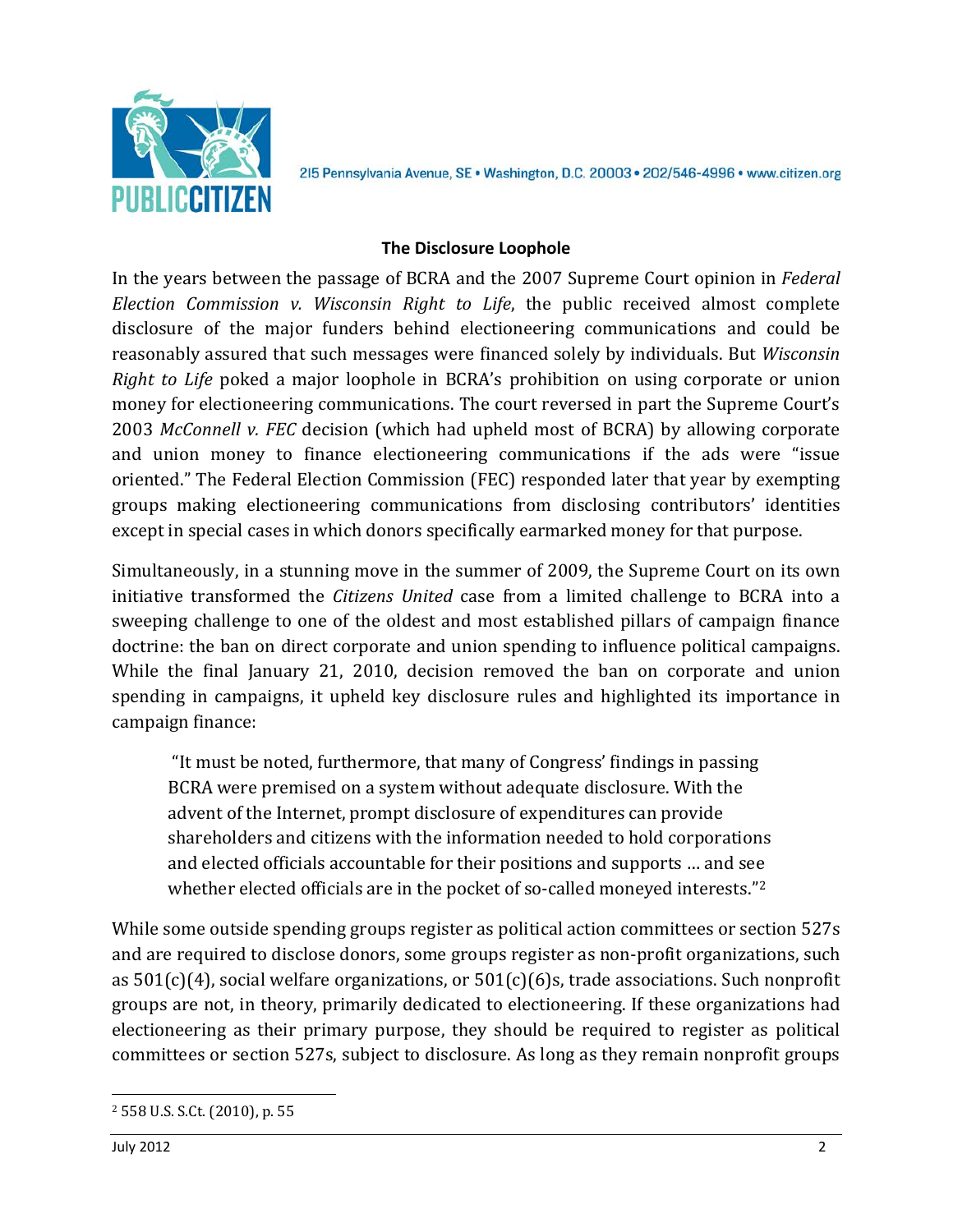

without electioneering as their primary purpose, they do not have to disclose donors. (Senate Democrats recently asked the IRS to challenge organizations registering as nonprofit groups that are focusing on political advocacy. These organizations include Crossroads GPS, which is spending millions on political advertisements without disclosing any of its donors.[3\)](#page-2-0)

The only groups that could withhold information about their funders in the past were "qualified non-profits," groups that have no business purpose and receive their funding exclusively from individuals. Today, nonprofit  $501(c)(4)$  and  $501(c)(6)$ s are becoming the preferred vehicle of electioneering front groups, like Crossroads GPS, that want to spend heavily to influence elections but not disclose their donors.

## **What Happened? The Facts About Disclosure**

The combination of these two Supreme Court cases, and subsequent FEC and IRS regulations, have led to the ability of corporations, unions, and independently wealthy individuals to contribute unlimited amounts to outside spending groups and to evade the disclosure requirements. Immediately following the *Wisconsin Right to Life* decision, the percentage of groups disclosing the financers of their ads fell from nearly 100 percent in 2004 and 2006, down to about 50 percent in 2010, and continues to drop in 2012.

Of the 308 groups (excluding party committees) that reported spending outside money on electioneering communications or independent expenditures to influence the 2010 election cycle, only 166 (53.9 percent) provided any information about their sources of money before the elections. Groups that did not provide any information about their sources of money collectively spen[t \\$](#page-2-1)135.6 million, 46.1 percent of the total spent by outside groups during the election cycle.4

Among the top 10 groups, which accounted for nearly half of all spending, seven disclosed nothing about their donors. These seven groups accounted for 73.6 percent of the total amount spent by the top 10 groups. And in 2010, barely a third of electioneering communications groups disclosed their funders.

<span id="page-2-0"></span> <sup>3</sup> "Filings by American Crossroads C00487363," Federal Election Commission Website (July 2012)

<span id="page-2-1"></span><sup>4</sup> Lincoln, Taylor "Disclosure Elipse: Nearly Half of Outside Groups Kept Donors Secret in 2010," *Public Citizen*, p. 3-4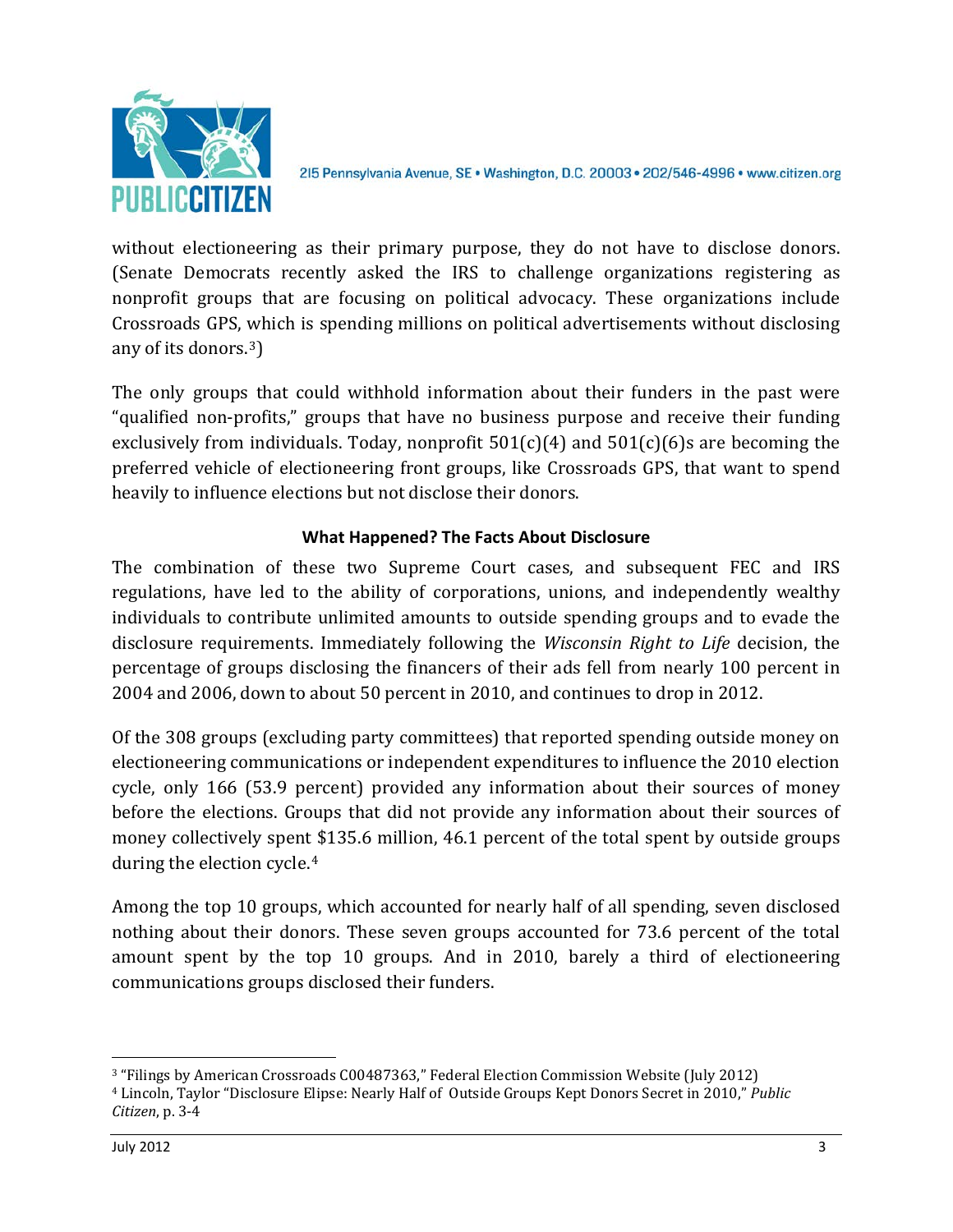

The results of this have had a drastic impact both on the effectiveness of campaigns and on policy. Of 75 congressional contests in which partisan power changed hands, spending by outside groups favored the winning candidate in 60. In the six Senate contests in which power changed hands, winning candidates enjoyed an average advantage of \$2.7 million over their opponents in spending by outside groups. Excluding the North Dakota Senate contest, which was not competitive and was not the subject of outside spending, winning candidates enjoyed an average advantage of \$3.3 million, amounting to a 7-to-1 edge over their opponents.[5](#page-3-0)

## **DISCLOSE Act & Other Efforts**

The DISCLOSE Act of 2010 (H.R. 5175 and S. 3628) was designed to enhance transparency for the public of who financed independent campaign ads. (DISCLOSE stands for "Democracy Is Strengthened by Casting Light On Spending in Elections Act.") The law would have filled many of the holes of the existing transparency regime, especially in regards to funneling campaign money through outside groups. The DISCLOSE Act of 2010 had several critical pieces.

First, it created a 24-hour reporting requirement for independent expenditures of \$10,000 or more prior to 20 days before an election and expenditures of \$1,000 within 20 days of an election. It extended the "electioneering communications" period for disclosure purposes to 90 days before a primary election and through the general election, and it required lobbyists to report the date and amount of any independent expenditure and electioneering communication.

Second, it required all electioneering groups and political organizations to report all donors who had given \$1,000 or more to the entity's political budget if that entity (independently wealthy people, union, or corporation) spent more than \$10,000 on electioneering activities. Donors who have not given money for campaign purposes would be exempt from the disclosure requirement. This section of the bill would have ended the ability of front groups to hide the identities of corporate donors to their political campaign budgets while maintaining the anonymity to those donors who do not intend their money to be used for campaign purposes.

<span id="page-3-0"></span> <sup>5</sup> Craig Holman and Taylor Lincoln, "12 Months After: The Effects of *Citizens United* on Elections and the Integrity of the Legislative Process," *Public Citizen*, January 2011, p. 4-12